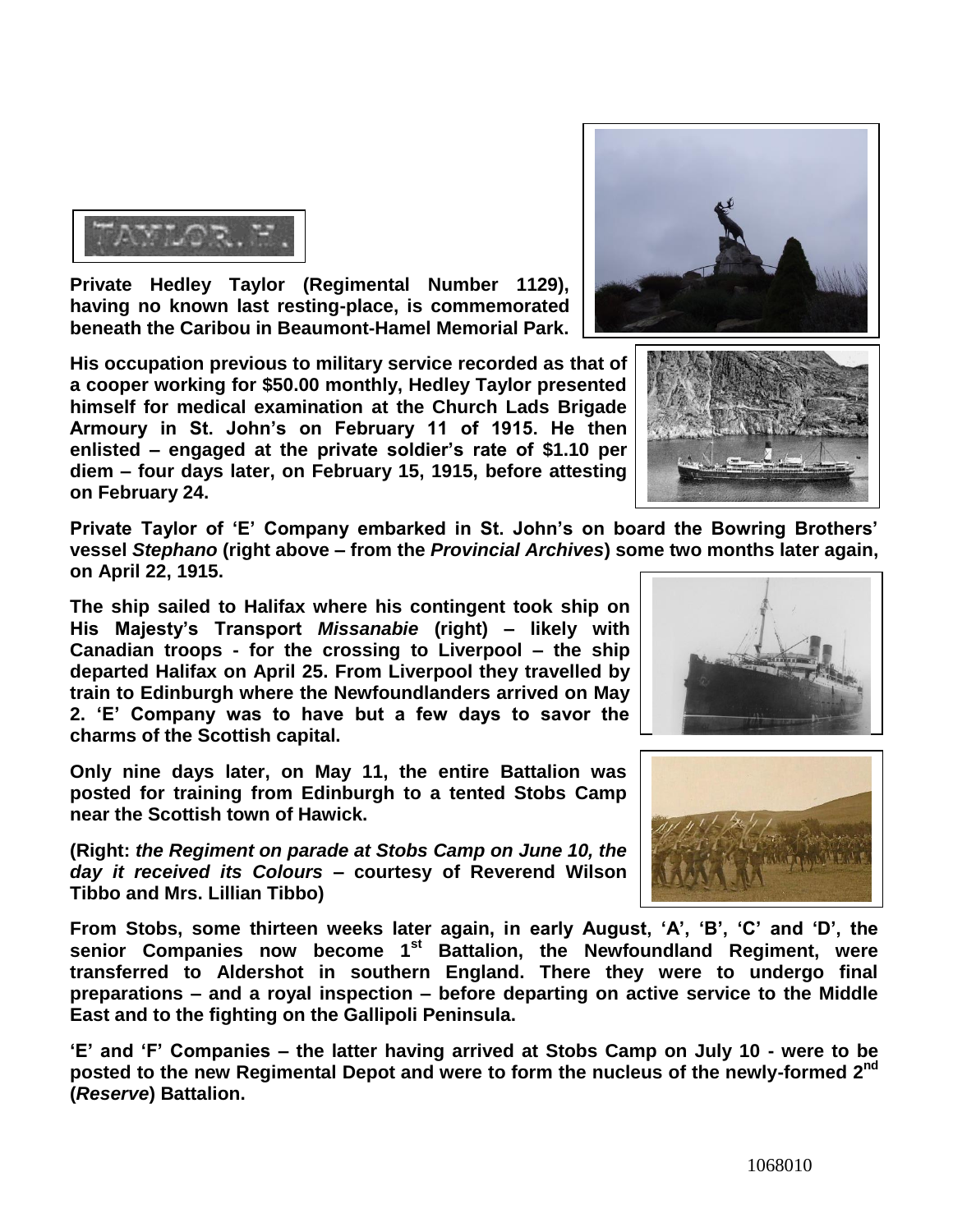**When he was apprised of his transfer seems not to be recorded, but Private Taylor was one of the few from 'E' Company who were to swell the ranks of the units posted to Aldershot - thus he became a soldier of 'A' Company. It was during the period while he was at Aldershot, and as was the case with the great majority of the Newfoundland troops, that Private Taylor was prevailed upon to re-enlist** *for the duration of the war***. This he did on August 14\*.**

**\****At the outset of the War, perhaps because it was felt by the authorities that it would be a conflict of short duration, the recruits enlisted for only a single year. As the War progressed, however, this was obviously going to cause problems and the men were encouraged to re-enlist***.**

**On August 20, 1915, Private Taylor took ship on board the requisitioned passenger liner** *Megantic* **(right above) for passage to the Middle East and to the fighting in Gallipoli where, a month later – of which two weeks had been spent billeted at the British barracks at Abbassia, near the Egyptian capital, Cairo - on September 20, 1st Battalion landed on the beach at Suvla Bay on the Gallipoli Peninsula.**

**(Right adjacent black & white:** *Newfoundland troops on board a troop-ship anchored at Mudros, either Megantic on August 29, Ausonia on September 18, or Prince Abbas on September 19 – Whichever the case, they were yet to land on Gallipoli***. – from Provincial Archives)**

**(Right:** *'Kangaroo Beach', where 1 st Battalion landed on the night of September 19-20, 1915, is in the distance at the far end of Suvla Bay. The remains of a landing-craft are still visible in the foreground on 'A' Beach***. – photograph from 2011)**

**(Right:** *almost a century later, the area, little changed from those far-off days, of the Newfoundland positions at Suvla, and where Private Taylor served during the fall of 1915* **– photograph from 2011)**

**(Right below:** *Cape Helles (see following paragraphs) as seen from the Turkish positions on the misnamed Achi Baba, positions which were never breached. The Newfoundland positions were to the right-hand side of the picture***. – photograph from 2011)**

**On the night of December 19-20, the British abandoned their positions and withdrew from Suvla Bay, the Newfoundlanders, the only non-British unit to serve there, forming a part of the rear-guard on that occasion.** 

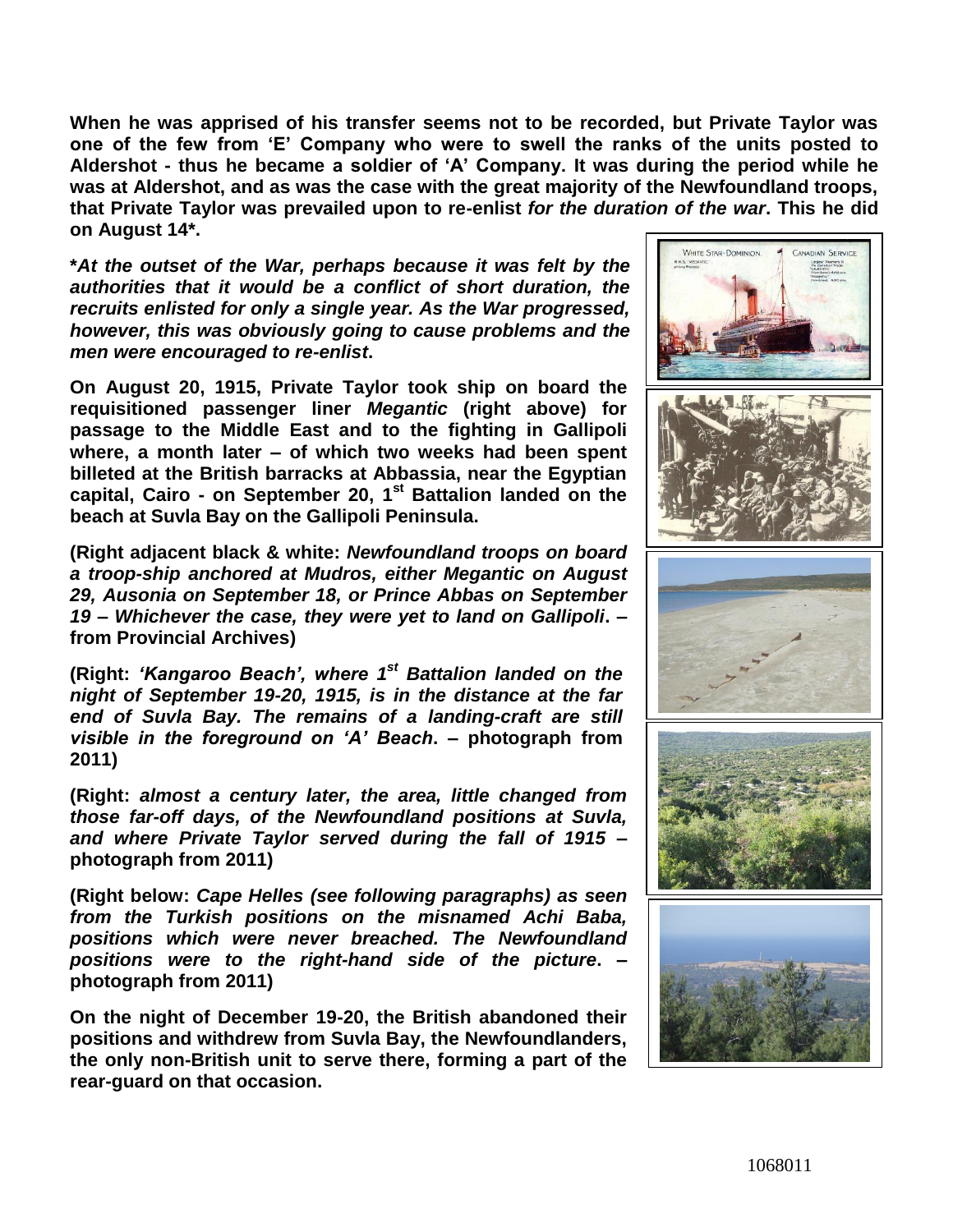**1 st Battalion was transferred two days later to Cape Helles on the western tip of the Gallipoli Peninsula. The Newfoundlanders were soon, on the night of January 8-9, to be abandoning Cape Helles as well.**

**(Right:** *'W' Beach at Cape Helles as it was days before the final British evacuation* **– from** *Illustration***)**

**(Right:** *the same 'W' Beach almost a century after its abandonment by British forces and by the Newfoundlanders who were the last soldiers to leave the beach***:** *vestiges of the wharves in the black-and-white picture above are still to be seen* **– photograph from 2011)**

**When the British evacuated the entire Gallipoli Peninsula in January of 1916, 1st Battalion was sent to Alexandria, arriving there on the 15th of that month. From there the Newfoundlanders were transferred, almost immediately, south to Suez where they were to await further orders. To that point it seems that the theatre of the future posting of 29th Division was still uncertain.**

**(Right:** *The British destroy their supplies during the final evacuation of the Gallipoli Peninsula. The Newfoundlanders, employed as the rear-guard, were among the last to leave on two occasions.* **– photograph taken from the battleship**  *Cornwallis* **from** *Illustration***)**

**(Right:** *Port Tewfiq (see paragraph below) at some time just before the Great War* **– from a vintage post-card)**

**On March 14, the officers and men of 1st Battalion embarked through Port Tewfiq at the southern end of the Suez Canal onto His Majesty's Transport** *Alaunia* **(right) for the voyage to the French Mediterranean port of Marseilles, en route to the**  *Western Front***.**

**(Right:** *British troops march through the port area of the French city of Marseilles***. – from a vintage post-card)**

**Some three days after the unit's disembarkation on March 22, the Battalion's train arrived at the small provincial town of Pont-Rémy.**

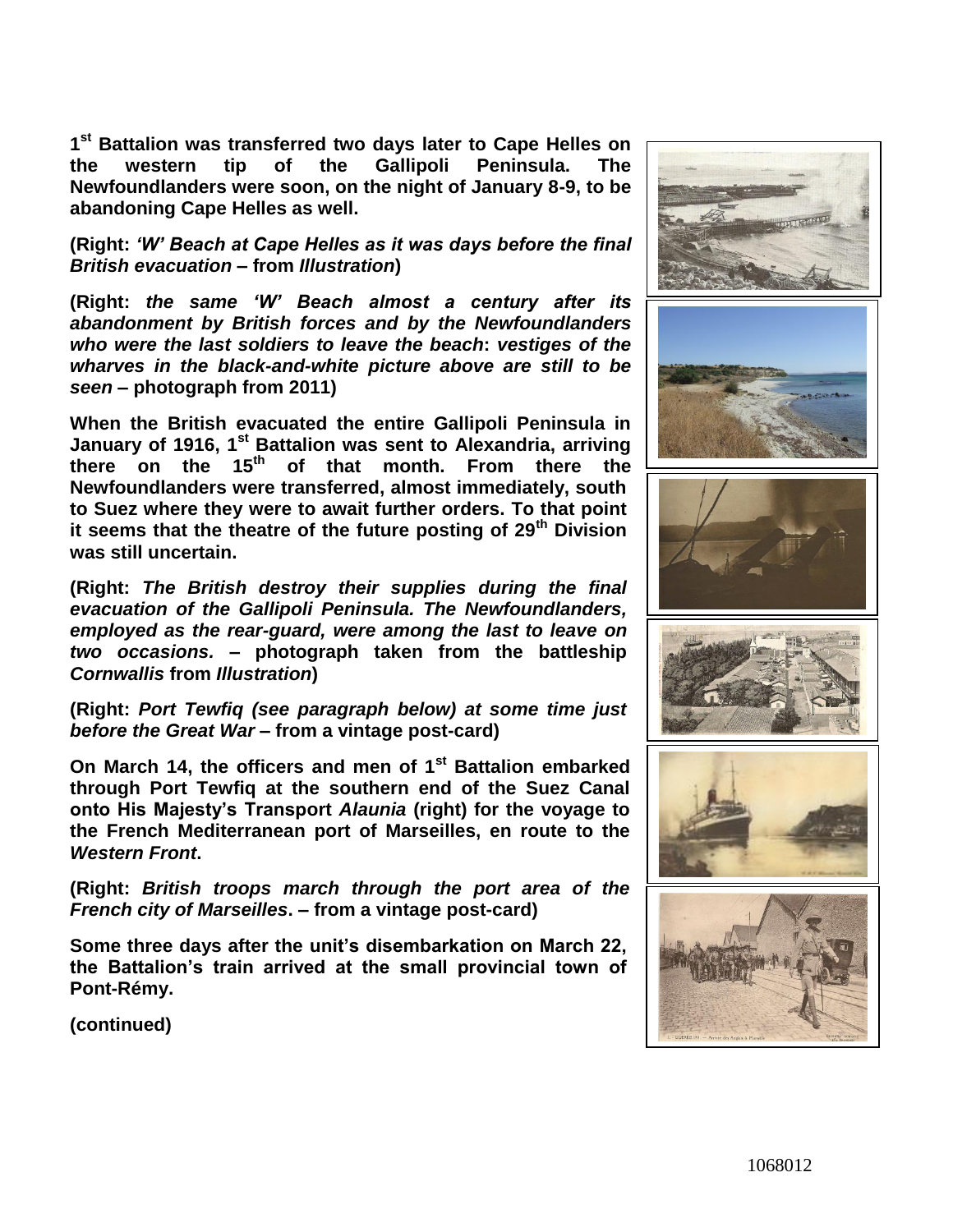**It had been a cold, miserable journey, the blankets provided for them travelling unused in a separate wagon. De-training at the station at two in the morning the Newfoundlanders still had a long march ahead of them before they would reach their billets at Buigny l'Abbé.**

## **(Right:** *the Somme seen from the bridge at Pont-Rémy as it flows through the community* **– photograph from 2010)**

**It is doubtful that any of those tired soldiers paid much attention to the slow-moving stream flowing under the bridge that they passed on their way from the station. Some three months later** *the Somme* **would be a part of their history.**

**On April 13, 1st Battalion marched into the village of Englebelmer – three kilometres behind the lines and perhaps some fifty kilometres in all distant from Pont-Rémy – where it was billeted, welcomed re-enforcements from Rouen on the 15th and, on that same day, was introduced into the British lines where the Newfoundlanders were then put to work making improvements to the communication trenches.** 

**The Newfoundlanders were also soon to be preparing for the British campaign of that summer, to be fought on the ground named for that same meandering river which flowed through the region,** *the Somme***.**

**(Right:** *a part of the re-constructed trench system to be found in the Newfoundland Memorial Park at Beaumont-Hamel –* **photograph from 2007(?))**

**Private Taylor was wounded at Beaumont-Hamel (right) on July 1, 1916, during the fighting of the first day of** *the Somme***. On the following day he was evacuated to the 8th Casualty Clearing Station at Bailleul then subsequently being transferred to the 29th Casualty Clearing Station at Gezaincourt – having incurred injuries inflicted by gun-fire to the right arm and leg.**

**(Right above:** *Beaumont-Hamel - looking from the British lines down the hill to Y Ravine Cemetery which today stands atop part of the German front-line defences - The Danger Tree is to the right in the photograph.* **– photograph taken in 2009)**

**Private Taylor's next stop was at the 3rd Canadian Stationary Hospital in the French coastal town of Boulogne on the 4th . From there he was invalided on July 5 to England on the Belgian Hospital Ship** *Jan Breydel* **(right) and admitted on the same day into the 3 rd London General Hospital in the Borough of Wandsworth.**







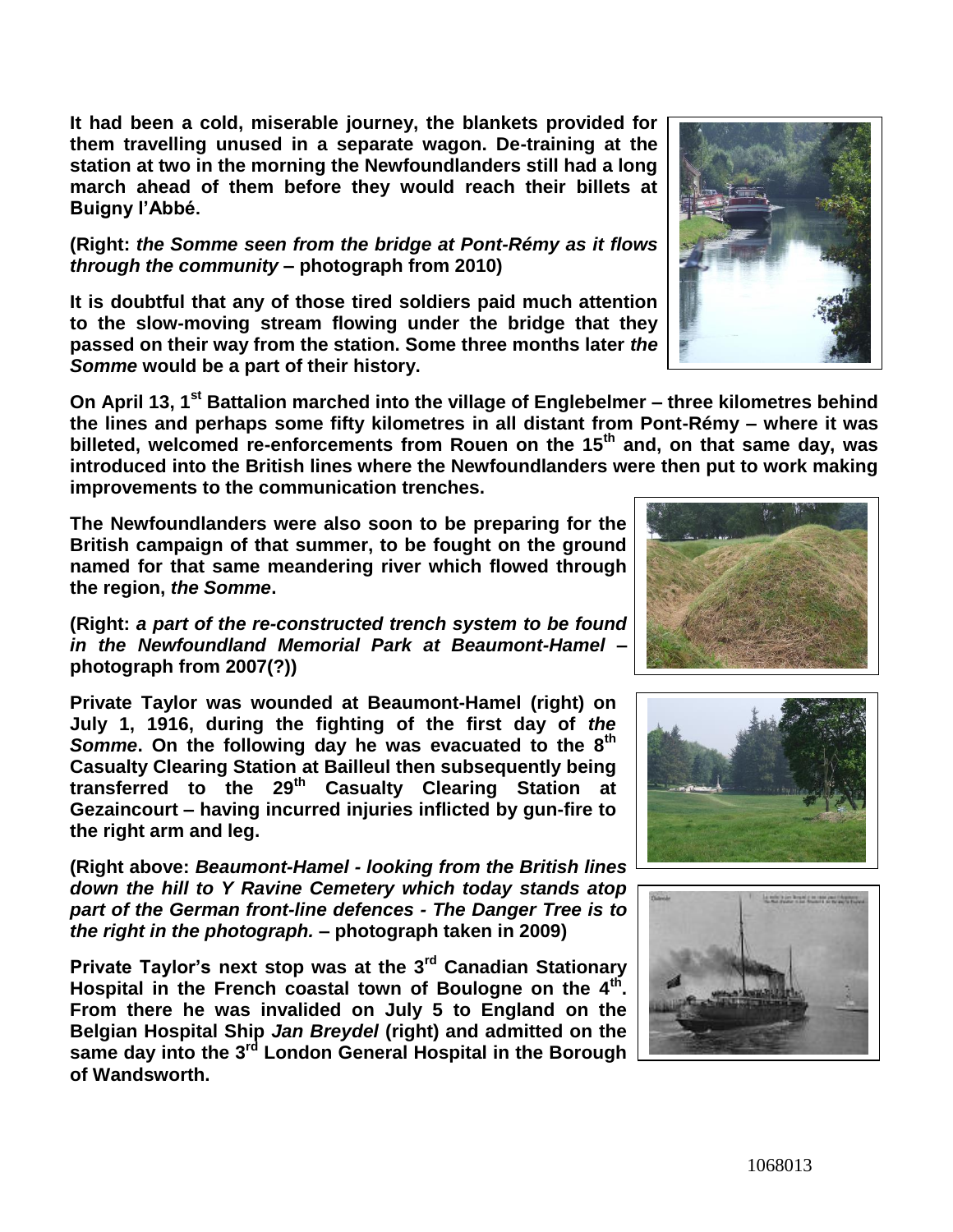**(Right:** *The main building of what became 3 rd London General Hospital during the Great War was opened, on July 1st, 1859, as a home for the orphaned daughters of British soldiers, sailors and marines***. – photograph from 2010)**



**(Above far right:** *Newfoundland patients, unfortunately unidentified, convalescing at 3rd London General Hospital, Wandsworth –* **courtesy of Reverend Wilson Tibbo and Mrs. Lillian Tibbo)**

**Following treatment and convalescence Private Taylor was granted the customary ten-day furlough allowed military personnel upon release from hospital – in his case from August 16 to 25 - before there followed the almost inevitable posting to the Regimental Depot. Private Taylor reported** *to duty* **there on August 29. While at the Depot he received promotion to the rank of lance corporal on October 27 but, a month later, at his own request, returned to the ranks.**

**The Regimental Depot had been established during the summer of 1915 in the Royal Borough of Ayr on the west coast of Scotland to serve as a base for the 2nd (***Reserve***) Battalion. It was from there – as of November of 1915 up until January of 1918 – that the new-comers from home were sent in drafts, at first to Gallipoli and later to the Western Front, to bolster the four fighting companies of 1st Battalion.** 



**(Right above:** *an aerial view of Ayr – probably from the period between the Wars: Newtonon Ayr is to the left of the River Ayr and the Royal Borough is to the right***. – courtesy of the Carnegie Library at Ayr)**

**December 12 of 1916 saw the 15th Re-enforcement Draft - Private Taylor among its ranks - pass through the English south-coast port of Southampton en route to the Continent. On the morrow it disembarked in Rouen, capital city of Normandy and site of the large British Expeditionary Force Base Depot where the new arrivals spent time for final training and reorganization\*.**



**(Right:** *British troops disembark at Rouen en route to the Western Front***. – from Illustration)**

*\*Apparently the standard length of time for this final training at the outset of the war had been ten days – although this was to become more and more flexible as the War progressed - in areas near Rouen, Étaples, LeHavre and Harfleur that became known notoriously to the troops as the Bull Rings.*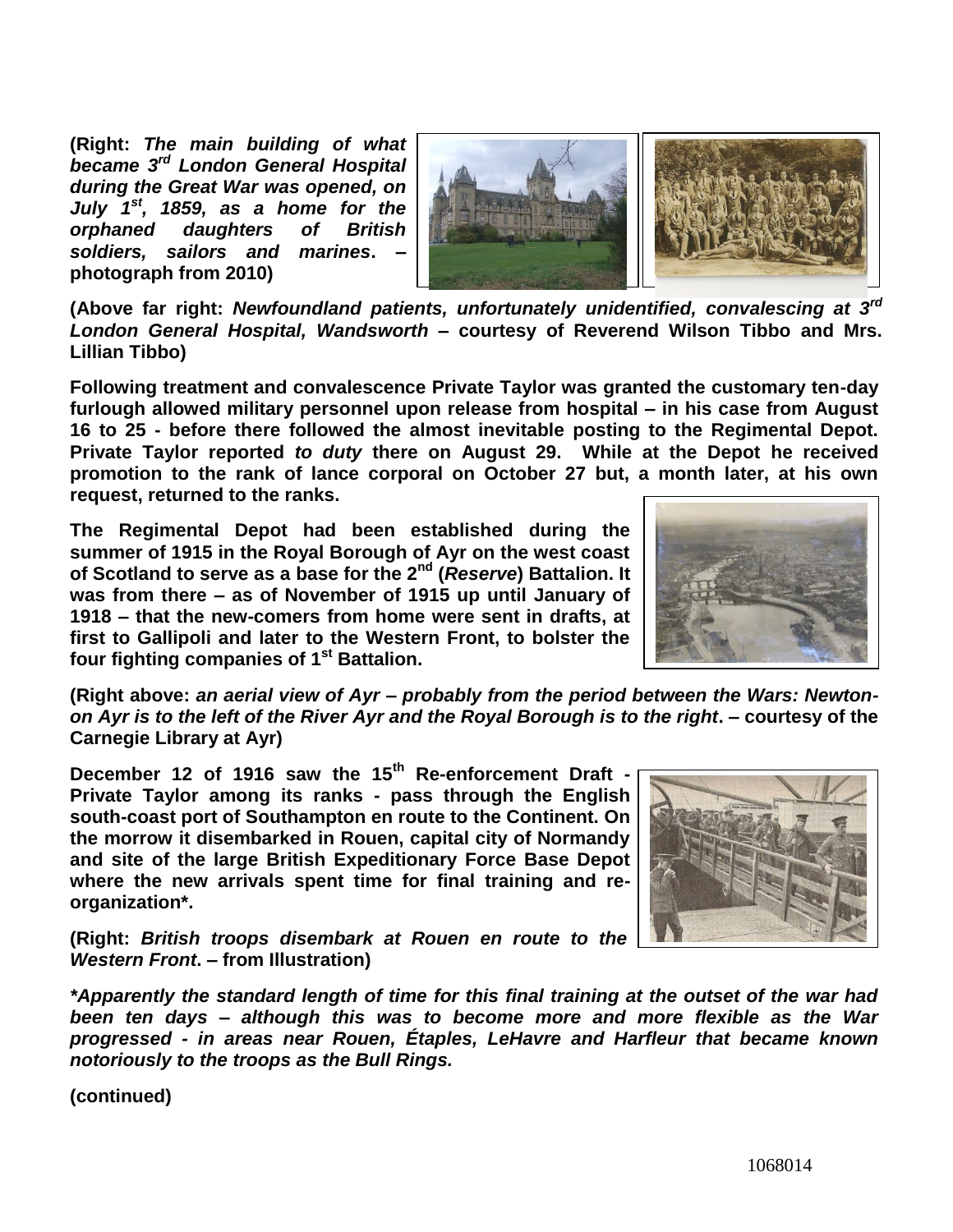**Private Taylor reported to duty with 1st Battalion on Christmas Day of 1916. The Newfoundlanders were two weeks into a sixweek posting to** *Corps Reserve* **at Camps en Amienois at the time and maybe half-way through their Christmas dinner apparently washed down with** *real ale.* **There seems to be no report as to whether Private Taylor's unit of** *50 returned wounded* **made it there in time to participate or not.**

**(Right above:** *a British camp, in not particularly clement conditions, somewhere on the Continent during a winter of the Great War* **– from a vintage post-card)**

**After that welcome six-week respite, the Newfoundlanders** *officially* **returned to** *active service* **on January 23, 1917, although they had been back in the trenches already by that date and had incurred the first casualties of 1917.** 

**The only infantry activity directly involving 1st Battalion during that entire period – from the action at Gueudecourt in mid-October, 1916, until Monchy-le-Preux in April of 1917 – was to be the sharp engagement at Sailly-Saillisel at the end of February and beginning of March, an action which brought this episode in the Newfoundlanders' War – in the area of** *the Somme* **- to a close.**

**(Right above:** *The fighting during the time of the Battalion's posting to Sailly-Saillisel took place on the far side of the village which was no more than a heap of rubble at the time.*  **photograph from 2009(?))**

**After Sailly-Saillisel the month of March was a quiet time for the Newfoundlanders; having departed from the trenches, they now spent their time near the communities of Meaulté and Camps-en-Amienois re-enforcing, re-organizing, and training for upcoming events. They even had the pleasure of a visit from the Regimental Band, and also one from the Prime Minister of Newfoundland, Sir Edward Morris (right), the latter on March 17, St. Patrick's Day.** 

**Private Taylor was admitted just days before Sir Edward's visit, on March 14, into 38th Casualty Clearing Station, diagnosed as suffering from diphtheria. This malady develops in the throat so maybe the diagnosis was incorrect as, only three days later, Private Taylor was reported to be in the 10th General Hospital in Rouen, being treated for tonsillitis, still serious, nonetheless, in those days before antibiotics.**

**(Right above:** *a British casualty clearing station being established, this one, like many, under canvas, allowing for mobility if and when necessary* **– from a vintage post-card)**





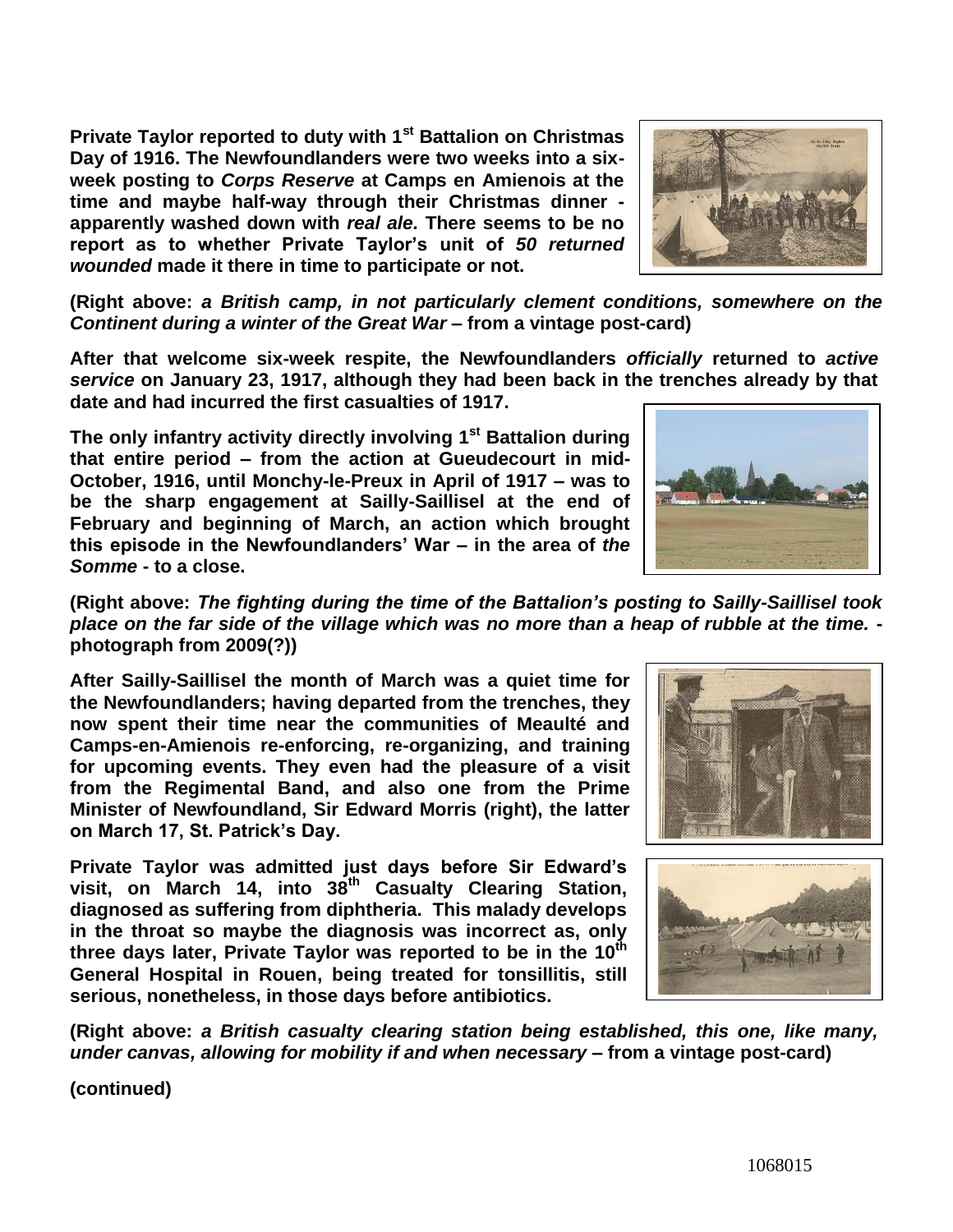**Discharged to duty at Base Depot on April 7, Private Taylor rejoined 1st Battalion on the fifth day of May. At the time the Newfoundlanders had just arrived in Berneville, having marched the approximately eleven kilometres from Arras. Four days later they were on the way back to Arras – again on foot – to do another tour of the trenches.** 

**(Right above:** *the remnants of the Grande Place in Arras at the time of the Great War* **– from** *Illustration***)**

**At the beginning of June, 1st Battalion retired from the line to Bonneville and spent its time re-enforcing, re-organizing and training for the upcoming British offensive of the summer – and as it transpired, the autumn as well.**

**(Right:** *Newfoundland troops on the march in the community of Berneville in early May – perhaps the 7th - of 1917* **– from**  *The War Illustrated***)**

**The Newfoundlanders once again moved north into Belgium – at the end of June - and once again to the area of Ypres. This had been selected as the theatre of the British summer offensive of 1917. Officially named the** *Third Battle of Ypres***, the campaign came to be known to history as** *Passchendaele***, borrowing that name from a small village on a ridge that was one of the British Army's objectives.**

**(Right above:** *Troops file through the rubble of the medieval city of Ypres on their way to the front in the late summer of 1917***. – from** *Illustration***)**

**1 st Battalion was to remain in Belgium until October 17, a small cog in the machinery of the British Army which floundered its way across the sodden countryside of Flanders. Notably it fought in two major engagements, already at the** *Steenbeek* **on August 16, and then at the** *Broembeek* **on October 9. Private Taylor was to play his role at only the former.**

**(Above right:** *an unidentified – perhaps unidentifiable – part of the Passchendaele battlefield in the autumn of 1917* **– from** *Illustration***)**

**The son of David Taylor, labourer with** *Baine Johnson & Co***., and Susanna Taylor – to whom he had allotted a daily allowance of seventy cents from his pay - of 61, the Southside, St. John's, he was also brother to David Jr. and William.** 

**Private Taylor was reported as having been** *killed in action* **on August 16, 1917, while serving with 'A' Company during the fighting at the** *Steenbeek***.** 





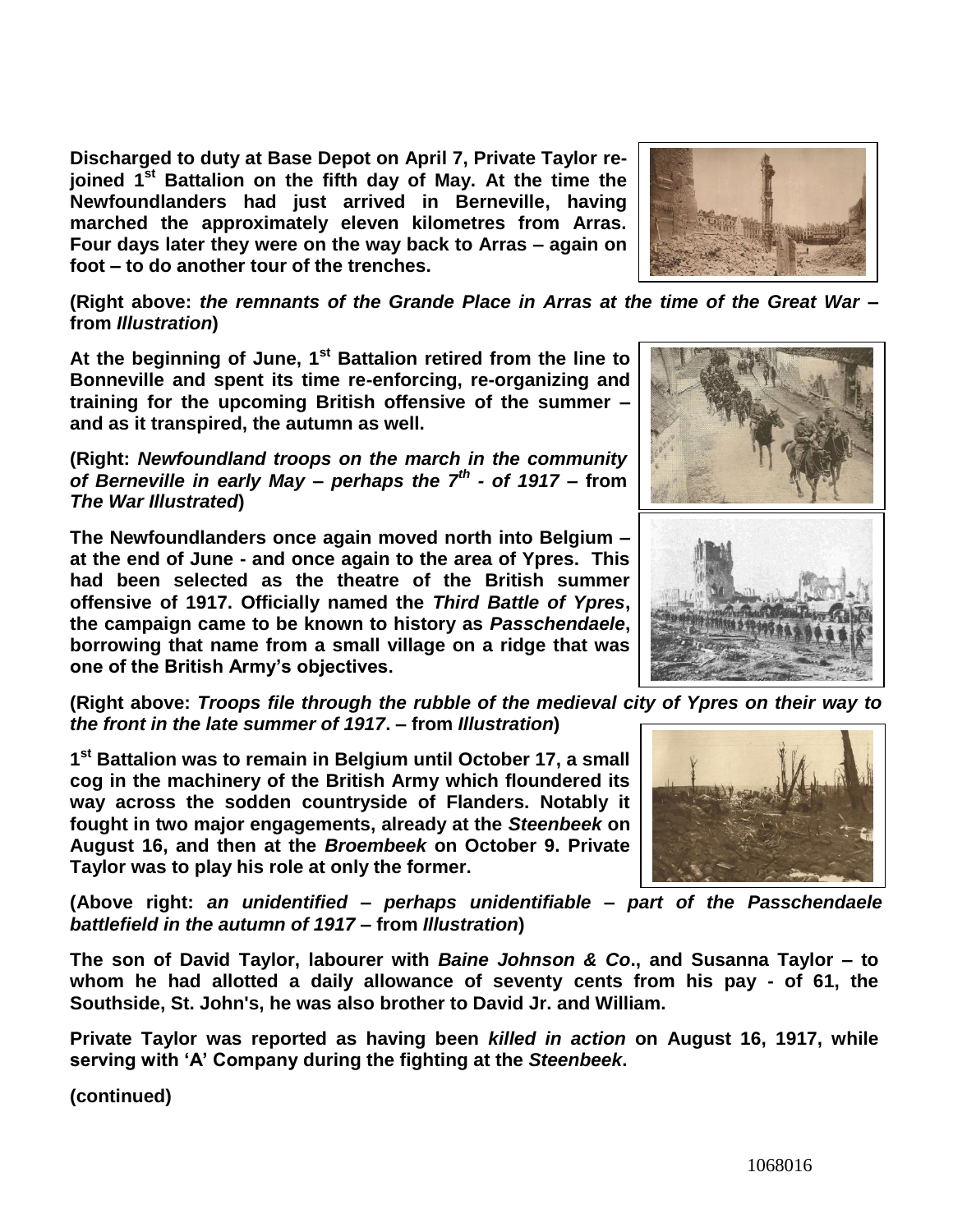**Hedley Taylor had enlisted at the age of nineteen years.**

**(Right:** *This is the area of the Steenbeek – the stream runs close to the trees - and also close to where 1st Battalion fought the engagement of August 16, 1917. It is some eight kilometres distant from a village called Passchendaele.* **– photograph from 2009)**

**Private Hedley Taylor was entitled to the 1914-1915 Star, as well as to the British War Medal (centre) and to the Victory Medal (Inter-Allied War Medal).**

## Miss Maggie Cloy and May 27, 1917 55, Elba Street, Ayr

Dear Sir or Madam,

 This is a small note to ask you if you would be so kind as to write to France and find out this address for me please, his name is Harry Hedley Taylor 1129, 1st Newfoundland Regt., B.E.F. France. I was up in the racecourse finding out about him. So they told me to write to you and you might do something for me to let me know if he is living or what he is doing, please oblige me by trying to send me a answer to this letter so that I will know what to do it is about 3 weeks since I have heard anything about him, so it upsets you a lot when they don't write, I think this is all I have got to say at present hope you will do as much as you can to find out about him for me, answer this as soon as you can, please oblige ľ

Miss Maggie Cloy 55 Elba Street

Ayr **(continued)**